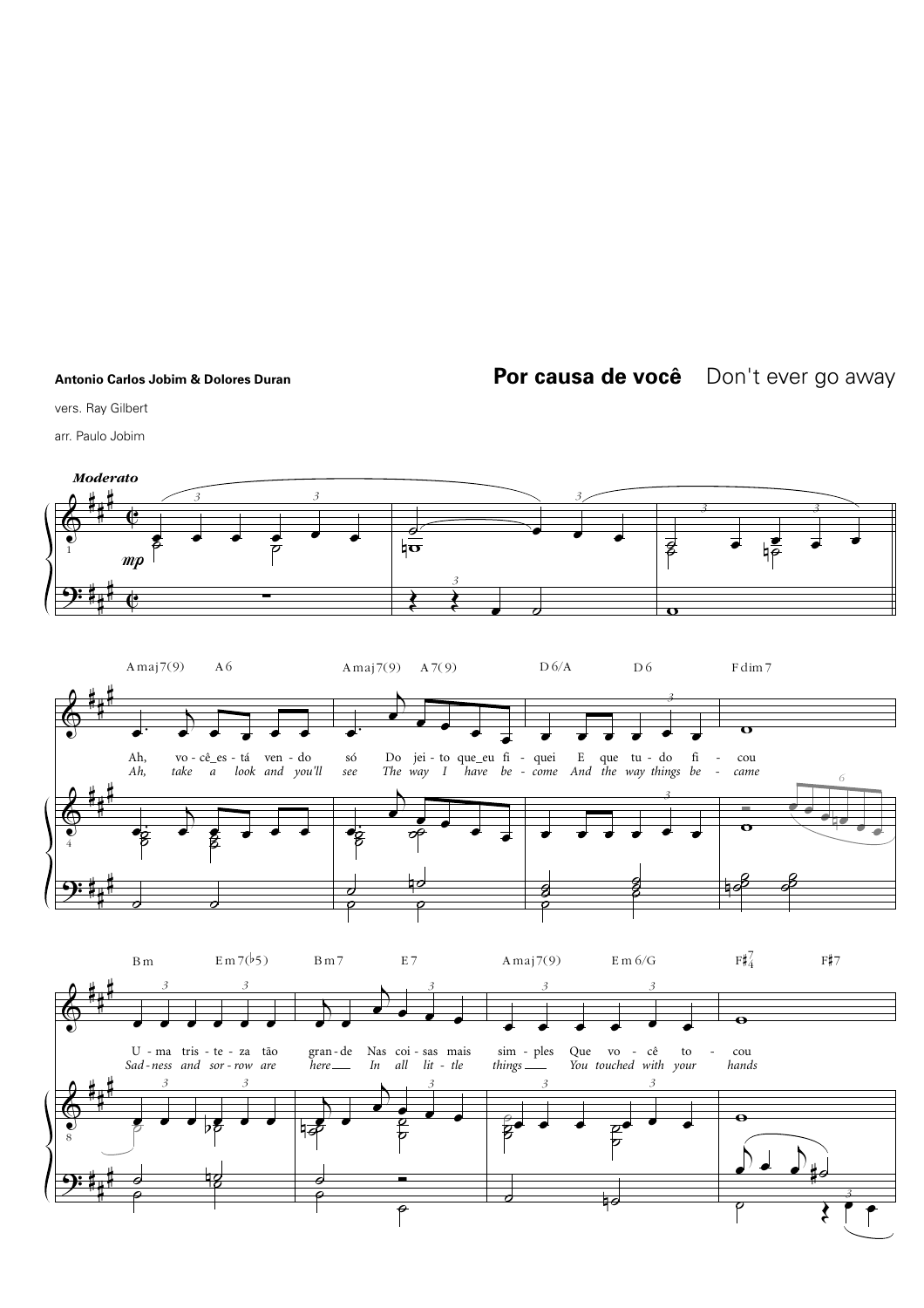## Por causa de você Don't ever go away